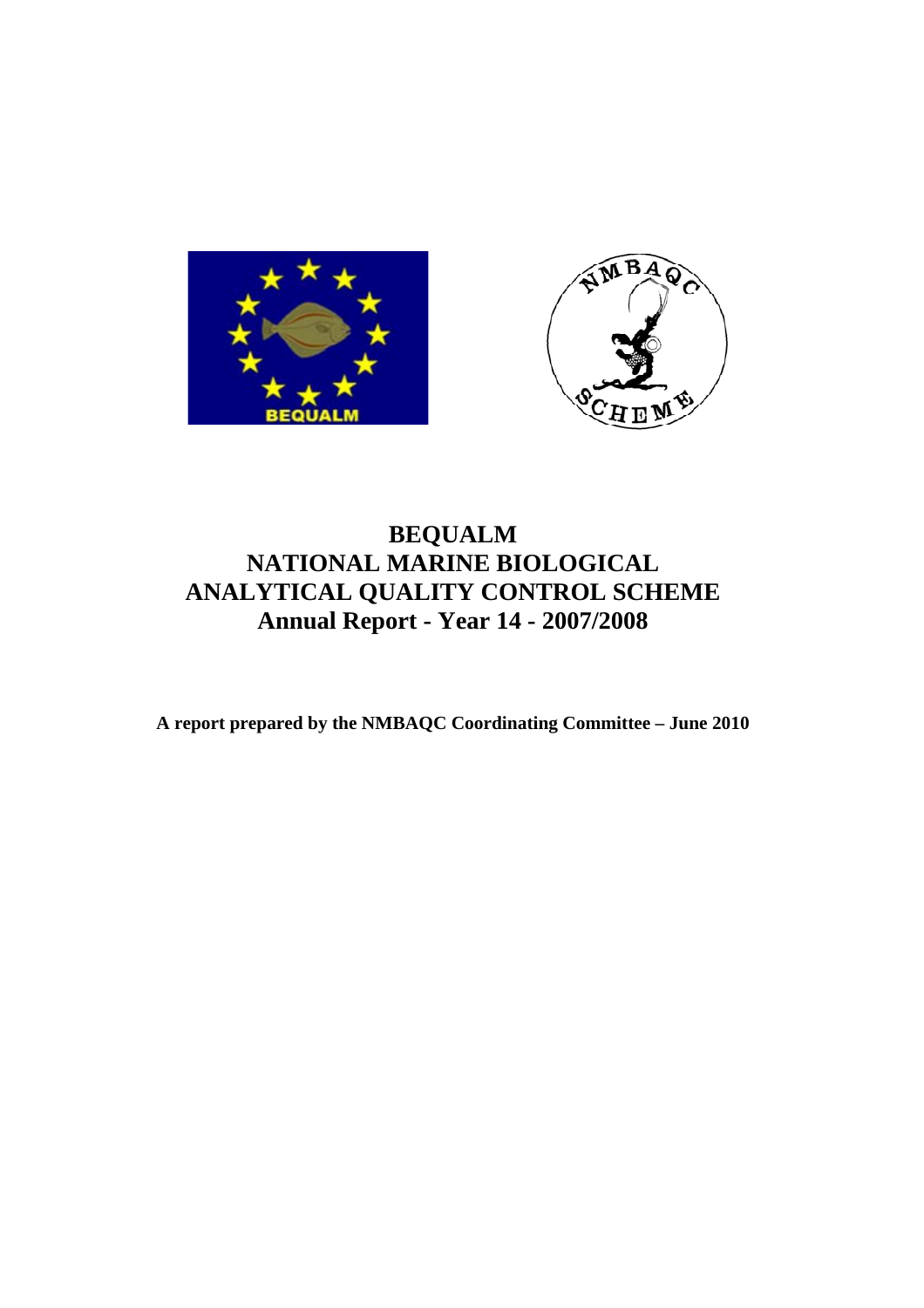# **Table of Contents**

| $1.1 -$ |                                                                       |  |
|---------|-----------------------------------------------------------------------|--|
| 1.1.1   |                                                                       |  |
| 1.1.2   |                                                                       |  |
| 1.2     |                                                                       |  |
| 1.2.1   |                                                                       |  |
| 1.2.2   |                                                                       |  |
| 1.3     |                                                                       |  |
| 1.3.1   |                                                                       |  |
| 1.3.2   |                                                                       |  |
| 1.4     |                                                                       |  |
| 1.4.1   |                                                                       |  |
| 1.4.2   |                                                                       |  |
| $1.5 -$ |                                                                       |  |
| 1.5.1   |                                                                       |  |
| 1.5.2   |                                                                       |  |
| 1.6     |                                                                       |  |
|         |                                                                       |  |
|         |                                                                       |  |
|         | Appendix 3 - BEQUALM/NMBAQC Scheme Taxonomic Workshop November 200711 |  |
|         |                                                                       |  |
|         |                                                                       |  |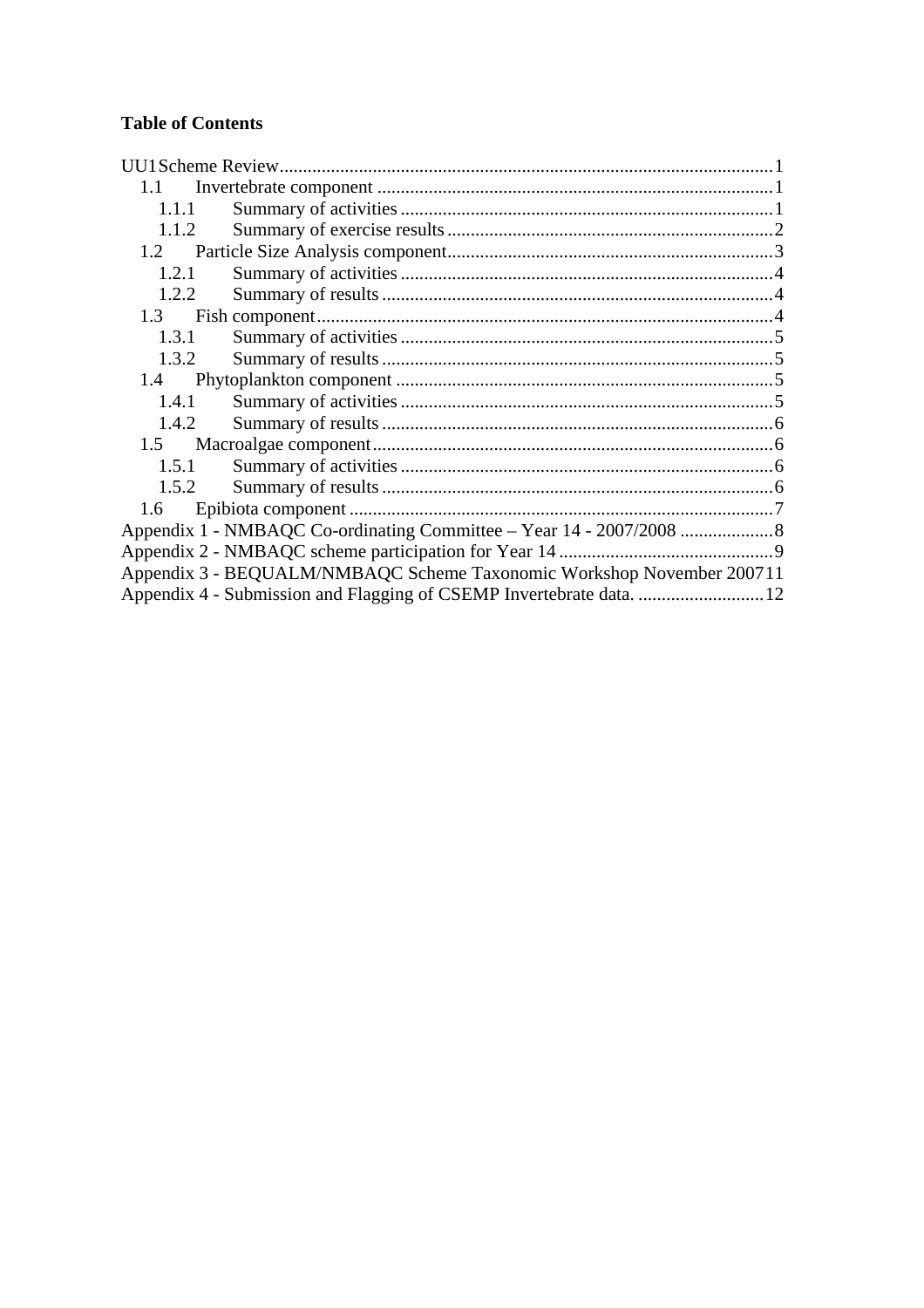<span id="page-2-0"></span>This Year 14 Annual Report follows the summarised format introduced for Year 13. It provides a synopsis of the scheme activities for Year 14 (2007-08). Most of the detailed information previously incorporated within the Annual Reports is now available as separate reports or bulletins on the scheme's website. The relevant documents are all cited here and the reader is directed via hyperlinks to the NMBAQC website as appropriate.

The NMBAQC coordinating committee held four meetings during the scheme Year 14 on 19th April 2007, 11th July 2007, 24th October 2007 and 31st January 2008. The minutes from these committee meetings are now available on the [NMBAQC website.](http://www.nmbaqcs.org/reports.aspx)

Committee Membership for Year 14 is shown in Appendix 1.

### **1 Scheme Review**

The scope of the NMBAQC scheme continued to develop in Year 14 to encompass the requirement to provide quality assurance for assessments under the Water Framework Directive (WFD), for which monitoring commenced in the UK in 2007. The scheme still maintains its role to provide Analytical Quality Control for Invertebrate and Particle Size data collected for UK CSEMP (Clean Seas Environment Monitoring Programme – formerly the NMMP). Under the UK Marine Monitoring and Assessment Strategy (UKMMAS) the NMBAQC coordinating committee will now report to the Healthy and Biologically Diverse Seas Evidence Group (HBDSEG).

Year 14 of the scheme involved training and testing exercises for the Invertebrate, Particle Size, Fish, Macroalgae and Phytoplankton Components as have been run in previous years. This year the annual Invertebrate component workshop involved a fourday beginners taxonomic workshop at the Unicomarine Lab in Letchworth.

The Epibiota Component has developed in a rather piece-meal fashion. Previous exercises involved a circulation of digital images of around 100 Epibiota taxa for identification in 2001 and subsequently a similar web based Epibiota Ring Test was developed in conjunction JNCC. Some preliminary investigation of Epifaunal Analysis from Trawl and Video was included in the Fish & Epibenthos Workshop at Millport in November 2004. A follow-up workshop focusing on Epibiota with a view to developing an Epibiota Video Analysis AQC Scheme took place in April 2007.

This year the participation level in the NMBAQC scheme grew compared to Yr 13 (26 participants), with a total of 33 organisations involved in it's training and testing exercises (see Appendix 2).

Summaries of all the component activities are provided below:

#### **1.1 Invertebrate component**

Contract Manager: Myles O' Reilly, SEPA Component Administrator: David Hall, Unicomarine

#### *1.1.1 Summary of activities*

The fourteenth year of the Scheme (2007/08) involved a series of four modules under the Invertebrate component: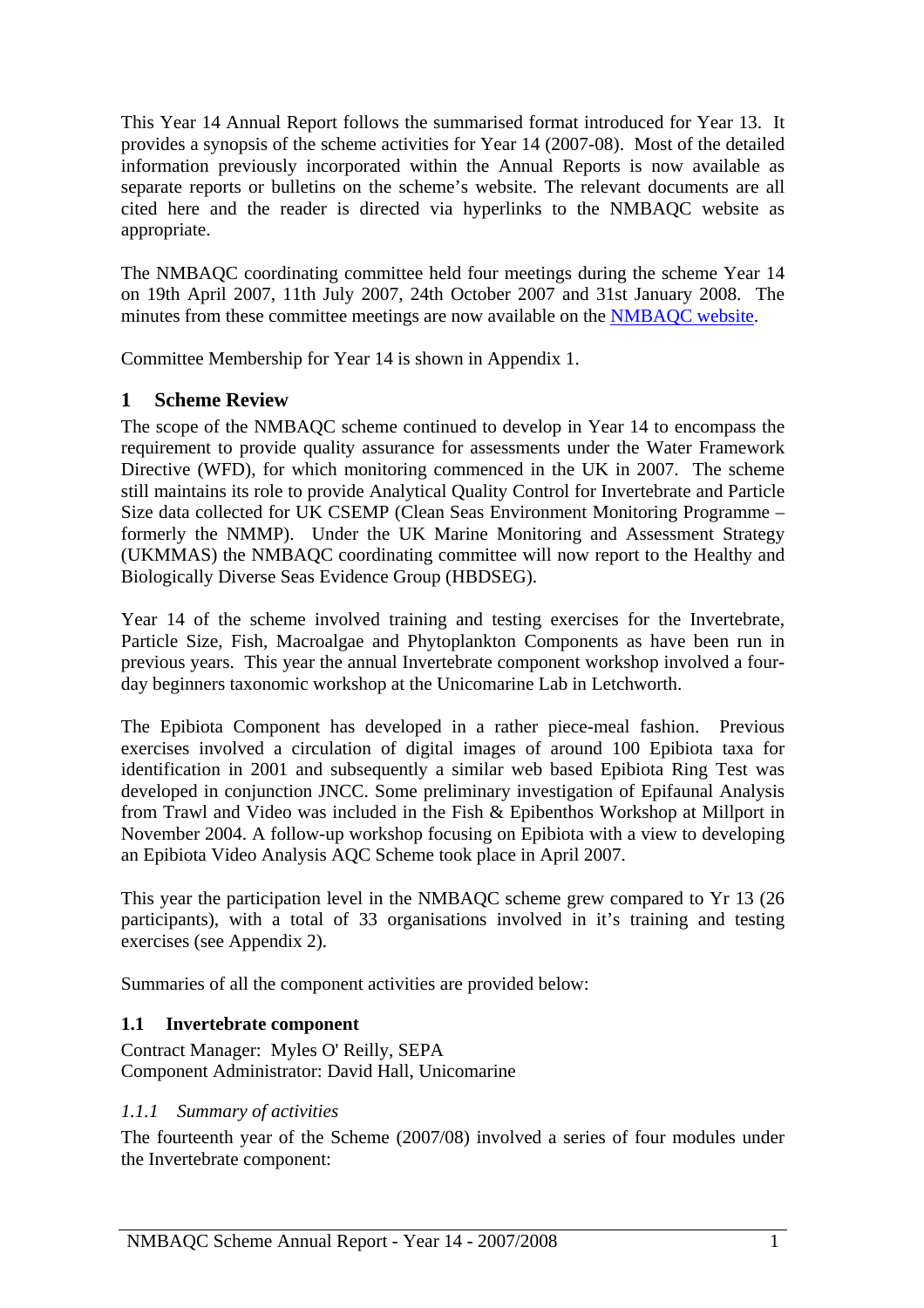- <span id="page-3-0"></span>• Invertebrate Ring Test identification (RT32 and RT34) training exercise. Two sets of twenty-five specimens of benthic invertebrates (RT32 general invertebrate ring test, RT 34 'targeted' bivalve specimens) supplied for identification by participating laboratories.
- Macrobenthic invertebrate sample analysis (MB15) training exercise. One contractor supplied macrobenthic sample for full laboratory processing (extraction, enumeration and biomass).
- Laboratory Reference (LR) training exercise. Participating laboratories submitted twenty-five benthic invertebrate specimens for re-examination by the contractor. The specimens could be either voucher material from their reference collection for confirmation or difficult/problematic taxa about which they are unsure)
- Own Sample (OS35, OS36 and OS37) reanalysis testing exercise, with pass/fail flag for UK NMMP laboratories. Participating laboratories were requested to send the contractor their benthic invertebrate data matrices from which three samples were selected. The three chosen samples were submitted and were reanalysed by the contractor. Each 'Own Sample' was assessed on the efficiency of extraction, identification, enumeration and biomass.

An Invertebrate Taxonomic Workshop was held at the Unicomarine Laboratory in November 2007. This workshop was tailored for beginners, and covered sample processing techniques and introduced participants to the key features and terminology used for many Invertebrate Phyla, including the more problematic taxa from: Polychaeta, Oligochaeta and Echinodermata. Please see Appendix 3 for the workshop timetable.

# *1.1.2 Summary of exercise results*

Thirty-two laboratories participated in the benthic invertebrate component of the NMBAQC Scheme in Year 14 (see Appendix 2). Sixteen participants were government laboratories; sixteen were private consultancies. Fourteen of the participants were responsible for CSEMP (Clean Seas Environment Monitoring Programme) sample analysis (excluding subcontracted samples).

The results of the Own Sample (OS35, OS36 and OS37) reanalysis testing exercise were generally consistent with the results from Yr 13 OS exercise. The Bray-Curtis similarity index (between the participating laboratory and the contractor) was greater than 90% (Pass flag) for 95% of samples. All the laboratories with 'Poor' or 'Bad' sample flags for CSEMP samples addressed their 'failing' samples by undertaking remedial action. However, three of the seven laboratories with 'Poor' or 'Bad' sample flags for Non-CSEMP samples did not confirm whether remedial action was completed, therefore are given a 'status unknown' flag. One participating laboratory did not supply their three selected Own Samples, and as a result these samples were deemed to have failed the NMBAQC Scheme standards. For submission and flagging of CSEMP invertebrate sampling sites see Appendix 4.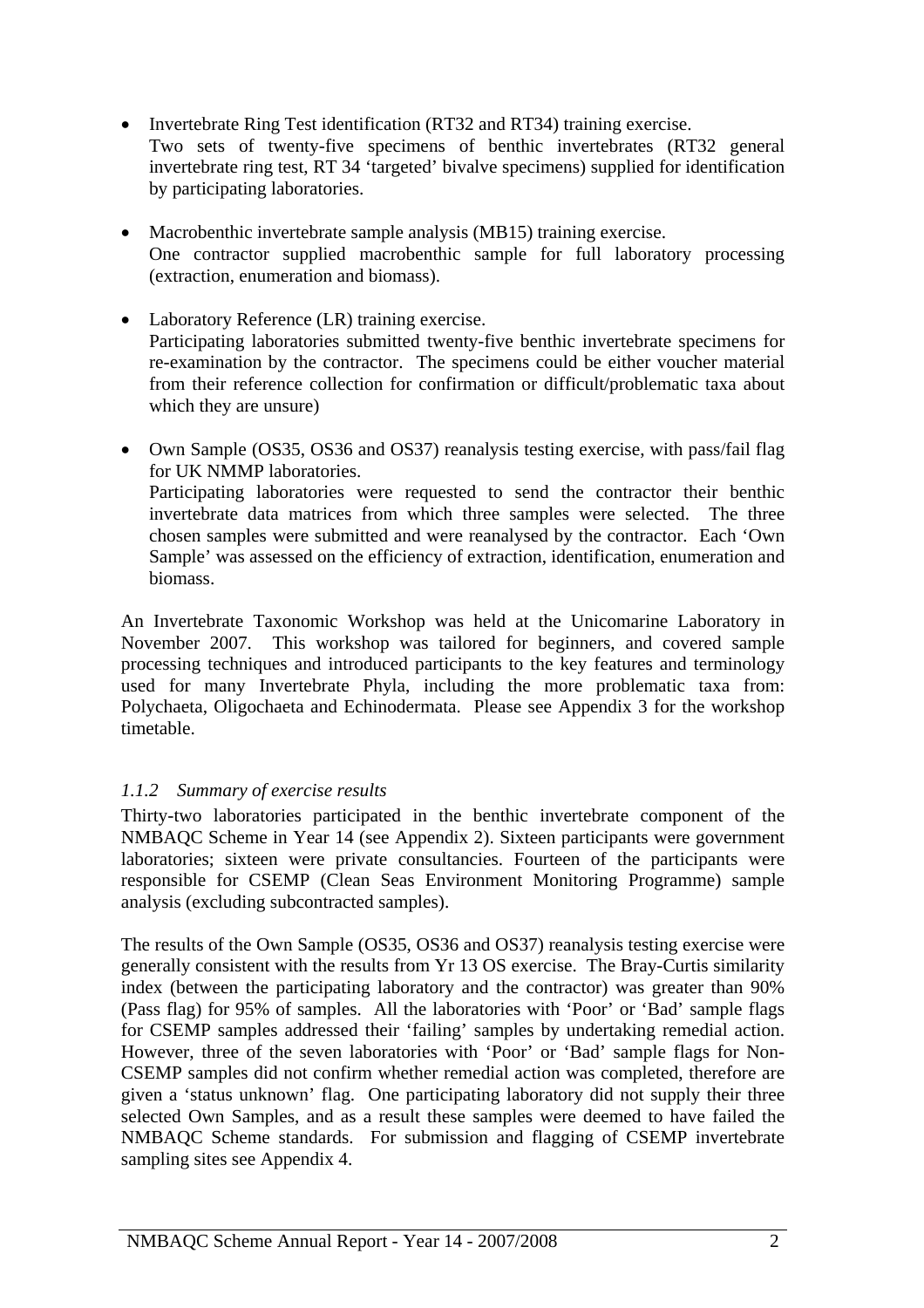<span id="page-4-0"></span>Of the training exercises, the Macrobenthic exercise MB15 posed some problems associated with faunal extraction and identification of the taxa. The ring test RT32 had fairly good agreement between the identifications made by the participating laboratories and those made by Unicomarine Ltd. The majority of the generic errors can be attributed to three mollusc, one chelicerate and one polychaete taxa. The 'targeted' ring test (RT34 – 'Bivalves'), also posed few problems for species identification. The Laboratory Reference (LR) exercise did not reveal any clear problem areas, however there were differences in the approach to this exercise by the individual laboratories (some laboratories used this to confirm voucher specimens whilst others sought a means of having 'unknowns' identified).

More detailed information on these exercises can be found in the contractors report below. Among the recommendations highlighted by the contractor is the need for NMBAQC to develop standard protocols detailing the processing requirements for macrobenthic invertebrate samples and particle size samples and for participants to utilise the NMBAQC's UK Standard Taxonomic Literature List database to standardise appropriate literature used for identification of invertebrates.

#### **[Benthic Invertebrate Component Annual Report, Year 14 \(2007/08\)](http://www.nmbaqcs.org/scheme-components/invertebrates/reports/yr-14-invert-annual-rpt.aspx)**

Hall, D., 2010. Benthic Invertebrate component - Report from the contractor. Scheme Operation - Year 14 - 2007/08. A report to the NMBAQC Scheme participants. 22pp, March 2010.

#### **Yr 14 Own Sample Report:**

[Own Sample Module Summary Report OS35, 36 & 37 - February 2010](http://www.nmbaqcs.org/scheme-components/invertebrates/reports/os35,-36--37-summary-rpt.aspx)

Hall, D.J., 2010. National Marine Biological Analytical Quality Control Scheme. Own Sample Module Summary Report OS35, 36 & 37. Report to the NMBAQC Scheme participants. 22pp, February 2010.

#### **Yr 14 Ring Test Bulletins:**

#### [RTB 34 - April 2008](http://www.nmbaqcs.org/scheme-components/invertebrates/reports/rtb-34.aspx)

Hall, D.J. and Worsfold, T.M., 2008. National Marine Biological Analytical Quality Control Scheme. Ring Test Bulletin: RTB#34. Report to the NMBAQC Scheme participants. Unicomarine Report NMBAQCrtb#34, 30pp, April 2008.

#### [RTB 32 - December 2007](http://www.nmbaqcs.org/scheme-components/invertebrates/reports/rtb-32.aspx)

Hall, D.J. and Worsfold, T.M., 2007. National Marine Biological Analytical Quality Control Scheme. Ring Test Bulletin: RTB#32. Report to the NMBAQC Scheme participants. Unicomarine Report NMBAQCrtb#32, 31pp, December 2007.

#### **Yr 14 Macrobenthic Exercise Report:**

#### [MB 15 - June 2008](http://www.nmbaqcs.org/scheme-components/invertebrates/reports/mb-15.aspx)

Hall, D.J. and Taylor, J.G., 2007. National Marine Biological Analytical Quality Control Scheme. Macrobenthic Exercise Results - MB15. Report to the NMBAQC Scheme participants. 9pp, June 2008.

#### **1.2 Particle Size Analysis component**

Contract Manager: Myles O' Reilly, SEPA Component Administrator: David Hall, Unicomarine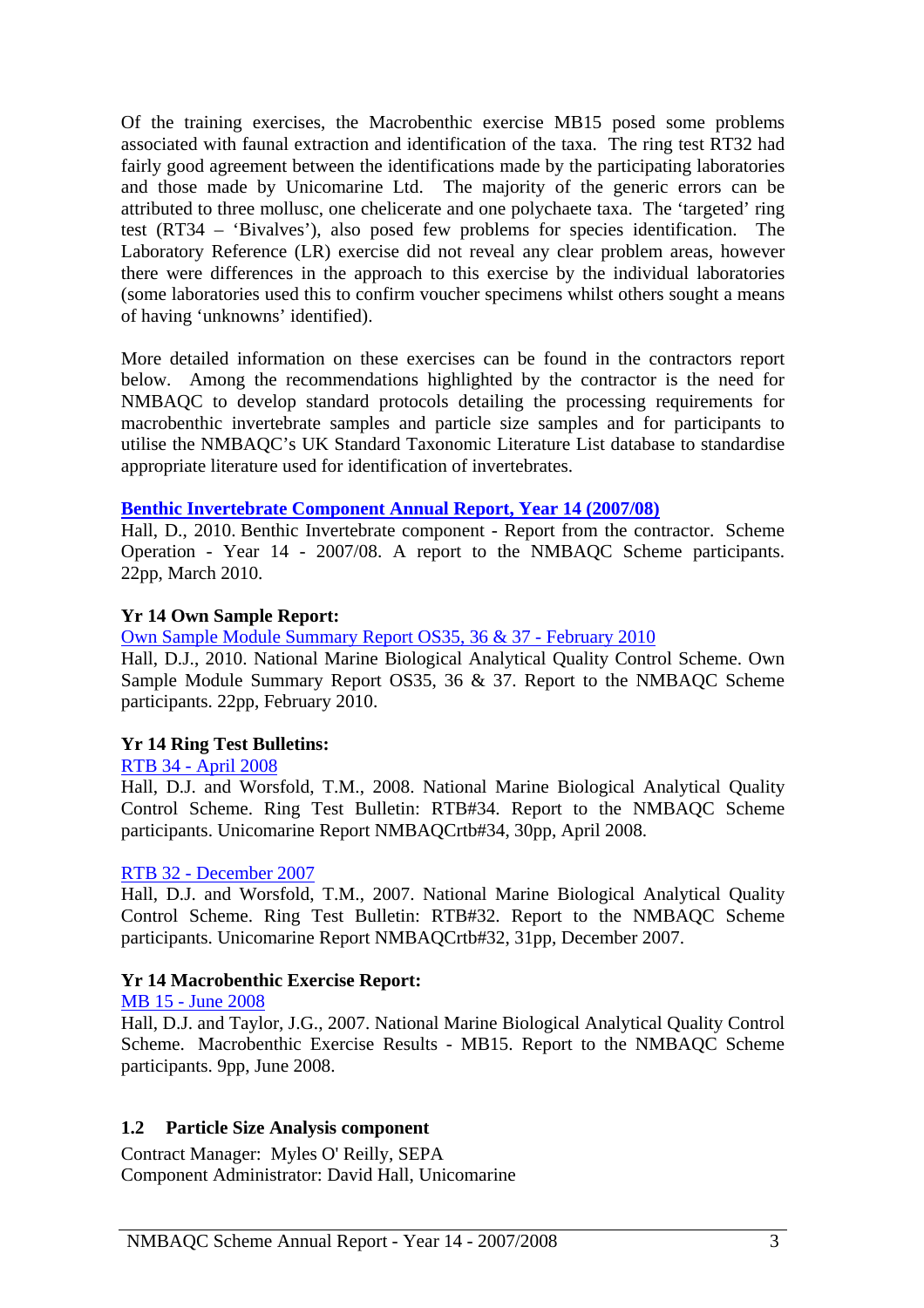#### <span id="page-5-0"></span>*1.2.1 Summary of activities*

The fourteenth year of the Scheme (2007/08) involved one module with two exercises under the Particle Size Analysis component:

• Particle Size Analysis (PS30 and PS31) testing exercises, with pass/fail flag for UK CSEMP laboratories.

Two marine sediment samples (one coarse, the other much finer) supplied to participating laboratories for Particle Size Analysis.

#### *1.2.2 Summary of results*

Twelve laboratories participated in the Particle Size Analysis component (see Appendix 2). Seven laboratories were government laboratories; five were private consultancies. Over half of the participants (7) were responsible for CSEMP (Clean Seas Environment Monitoring Programme) sample analysis.

The Particle Size testing exercise, PS30 (muddy sample) resulted in seven 'fail' and forty-eight 'pass' flags. PS31 (gravely sand sample) resulted in eight 'fail' and fortyseven 'pass' flags. The 'fail' flags were mainly attributed to the difference between the two main techniques employed by participating laboratories for particle size analysis.

More detailed information on this exercise can be found in the contractors report below. Among the recommendations highlighted by the contractor is the need for NMBAQC to develop standard protocols for Particle Size Analysis (sieve and laser technique).

#### **[PSA Component Annual Report, Year 14 \(2007/08\)](http://www.nmbaqcs.org/scheme-components/particle-size-analysis/reports/yr-14-psa-annual-rpt.aspx)**

Hall, D., 2010. Particle Size component - Report from the contractor. Scheme Operation - Year 14 - 2007/08. A report to the NMBAQC Scheme participants. 9pp, March 2010.

#### **Yr 14 Particle Size Reports:**

[PS31 - April 2008](http://www.nmbaqcs.org/scheme-components/particle-size-analysis/reports/ps31.aspx)

Hall, D.J., 2008. National Marine Biological Analytical Quality Control Scheme. Particle Size Results: PS31. Report to the NMBAQC Scheme participants. Unicomarine Report NMBAQCps31, 7pp, April 2008.

#### [PS30 - December 2007](http://www.nmbaqcs.org/scheme-components/particle-size-analysis/reports/ps30.aspx)

Hall, D.J., 2007. National Marine Biological Analytical Quality Control Scheme. Particle Size Results: PS30. Report to the NMBAQC Scheme participants. Unicomarine Report NMBAQCps30, 7pp, December 2007.

#### **1.3 Fish component**

Contract Manager: Steve Coates, Environment Agency Component Administrator: David Hall, Unicomarine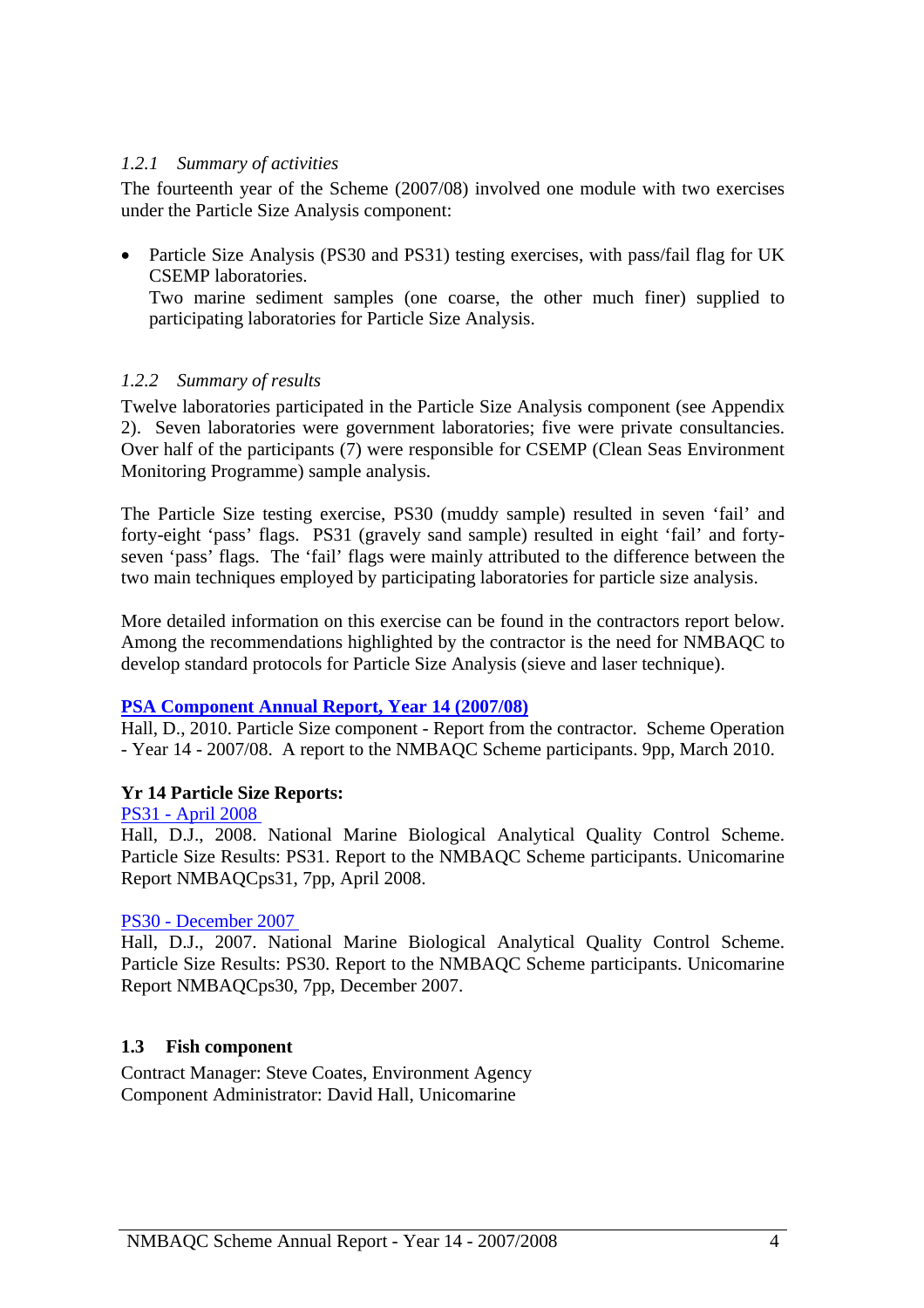#### <span id="page-6-0"></span>*1.3.1 Summary of activities*

The fourteenth year of the Scheme (2007/08) involved one module/exercise under the Fish component:

• Fish Ring Test identification (RT33) training exercise. (This exercise has been subsequently designated as FRT03) One set of twenty-five 'targeted' specimens of fish supplied for identification by participating laboratories.

# *1.3.2 Summary of results*

Seventeen laboratories participated in the fish component of the NMBAQC Scheme (see Appendix 2). Thirteen participants were government laboratories; four were private consultancies.

The fish ring test (FRT03) produced good agreement between the identifications made by the participating laboratories and those made by Unicomarine Ltd. However as with FRT02 in Yr 13, this ring test highlighted a significant number of submissions with spelling errors in the taxonomic names.

More detailed information on this exercise can be found in the contractors report below. Among the recommendations highlighted by the contractor is the need for participants to utilise the NMBAQC's UK Standard Taxonomic Literature List database to standardise appropriate literature used for identification of fish.

#### **[Fish Component Annual Report, Year 14 \(2007/08\)](http://www.nmbaqcs.org/scheme-components/fish/reports/yr-14-fish-annual-rpt.aspx)**

Hall, D., 2010. Fish component - Report from the contractor. Scheme Operation - Year 14 - 2007/08. A report to the NMBAQC Scheme participants. 7pp, March 2010.

#### **Yr 14 Fish Ring Test Report:**

[RTB 33 - January 2008](http://www.nmbaqcs.org/scheme-components/fish/reports/rtb-33.aspx) (This exercise subsequently designated as FRT03) Hall, D.J., 2008. National Marine Biological Analytical Quality Control Scheme. Fish Ring Test Bulletin: RTB#33. Report to the NMBAQC Scheme participants. Unicomarine Report NMBAQCrtb#33, 24pp, January 2008.

#### **1.4 Phytoplankton component**

Scheme Administrator: Joe Silke, Marine Institute, Galway, Ireland. Registration and fee collecting arranged through BEQUALM Website (based at CEFAS Lab, Lowestoft).

The Marine Institute in Galway have been undertaking Phytoplankton Intercomparison (PHY-ICN) exercises since 2004. The first held under the BEQUALM / NMBAQC banner was in November 2005. The following exercises under the NMBAQC scheme (PHY-ICN-08-MI1) took place in February 2008.

#### *1.4.1 Summary of activities*

The phytoplankton inter-comparison exercise comprised two exercises and one workshop: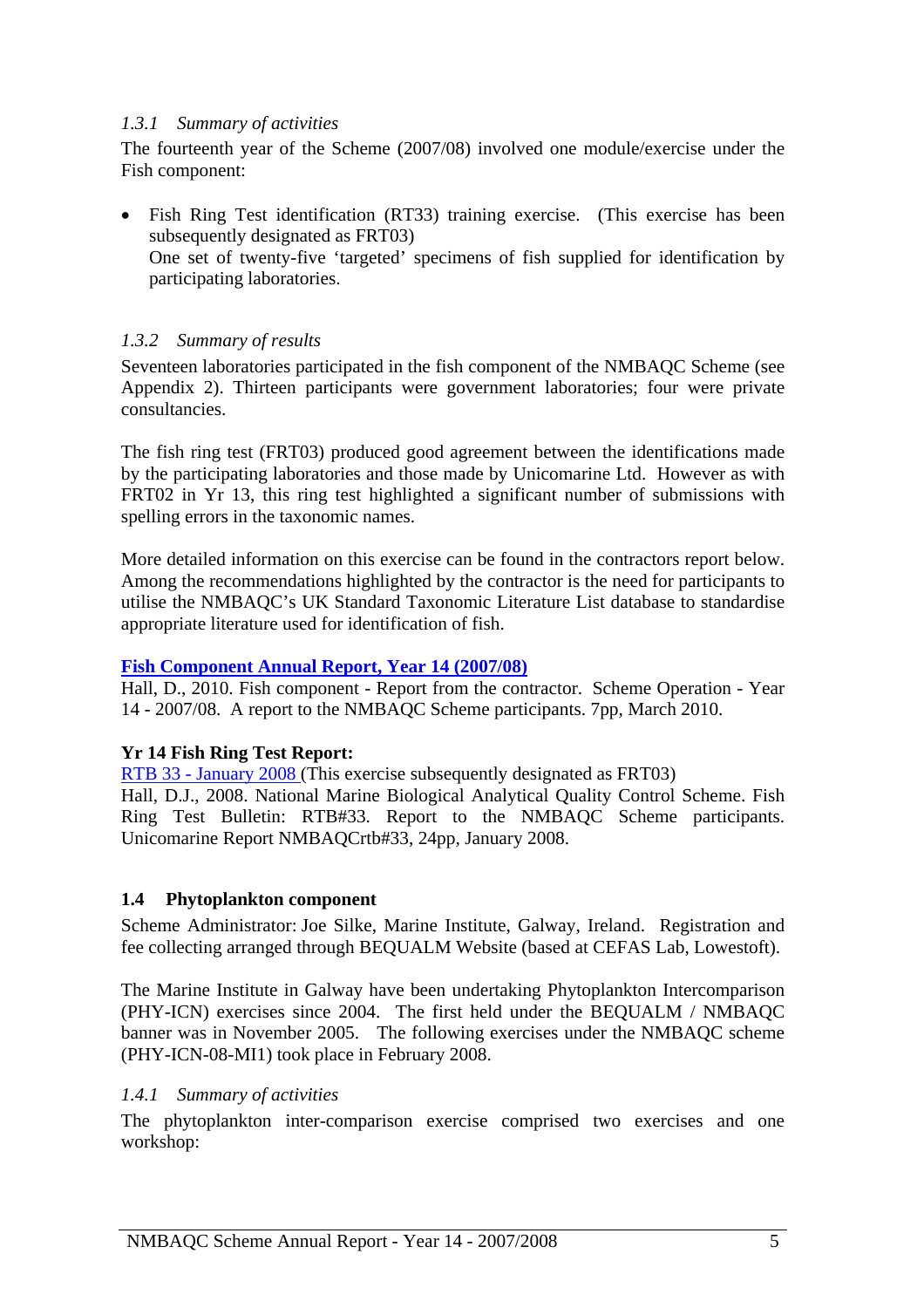- <span id="page-7-0"></span>• Enumeration of cells exercise: Lugol's preserved sample spiked with the armoured dinoflagellate *Prorocentrum micans*.
- Identification exercise: A taxonomic quiz consisting of 8 questions designed to test different identification skills of participants.
- Workshop: Discussion of the results of the intercomparison and future directions of the exercise. Presentations by guest speakers: Professor Jane Lewis, University of Westminster 'Living dinoflagellates: from Theca to Cyst', and Dr. Caroline Cusack, Climate Change Phytoplankton Team 'Diatoms: *Pseudonitzschia spp*. The Basics'.

### *1.4.2 Summary of results*

Twenty-nine analysts from thirteen laboratories (from the UK, Ireland and Spain) participated in the Phytoplankton enumeration and identification ring test in 2008 (see Appendix 2).

The enumeration exercise showed good repeatability between participants, the Galway laboratory and the 'Gold standard'. The identification exercise showed that participants did quite well, with over 50% of the participants scoring about 90% in the taxonomic quiz. This exercise highlighted that participants seem to be more knowledgeable on the identification of armoured Dinoflagellates against the identification of Diatoms and naked Dinoflagellates. The results from these two exercises were discussed at the workshop in April 2008 and some recommendations were put forward by the participants to improve and further enhance this proficiency testing scheme.

More detailed information on this exercise can be found in the following contractor report:

[Phytoplankton Enumeration and Identification Ring Test, 2008](http://www.nmbaqcs.org/downloads/phytoplankton/PHY-ICN-08-MI1%20report.pdf)

Salas, R.G., Silke, J., 2008. Phytoplankton enumeration and identification analysis. Ring Test PHY-ICN-08-MI1 Exercise Report. 44pp.

#### **1.5 Macroalgae component**

Contract Manager: Alison Miles, Environment Agency Component Administrator: Emma Wells, Wells Marine

#### *1.5.1 Summary of activities*

The macroalgae component exercise involved the identification of twenty-two species of rockyshore macroalgae, where laboratory photos within sorting trays and stereo and compound microscope images were provided to highlight different morphological features.

#### *1.5.2 Summary of results*

Twenty-three participants from fourteen laboratories participated in the second macroalgae ring test (RT02) circulated in August 2007 (see Appendix 2).

RT02 gave varying results for participants, with correct identification scores ranging between 26 and 40 (based on 1 point awarded for correct species name and 1 point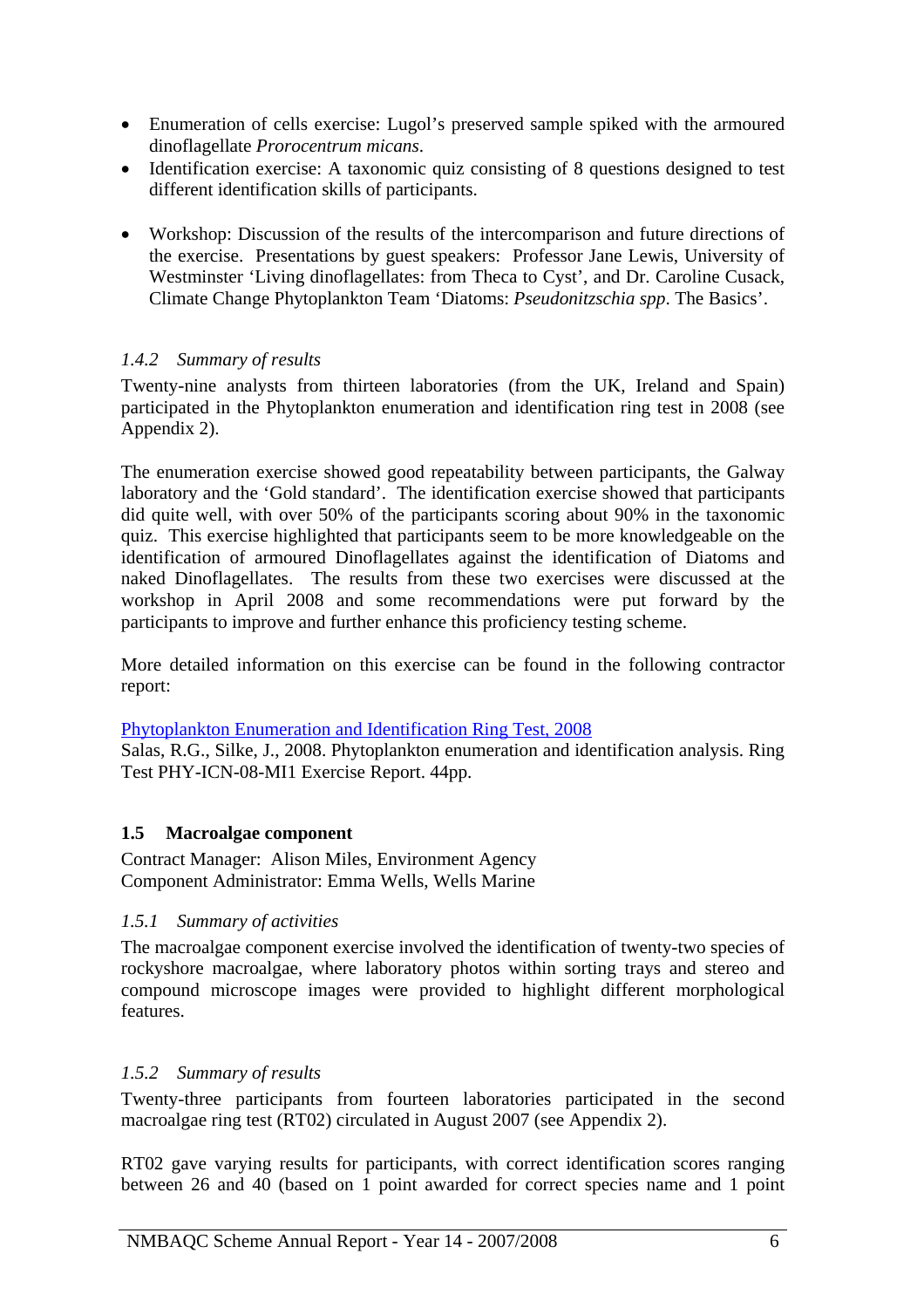<span id="page-8-0"></span>awarded for correct genus name). The maximum score possible total was 40. Only 1 species was correctly identified by all twenty-three participants.

More detailed results can be found in the following contractor report:

### [RT02 - October 2007](http://www.nmbaqcs.org/downloads/macroalgae/RT02%20algal%20ring%20test%20results.pdf)

Wells, E., 2007. National Marine Biological Analytical Quality Control Scheme, Intertidal Macroalgal Ring Test RT02. Report to the NMBAQC Scheme participants. Wells Marine Surveys, October 2007.

# **1.6 Epibiota component**

A workshop was held at AFBI, Belfast, on the 11-12 April 2007 to discuss Quality Assurance needs for assessment of video footage from epibiota monitoring surveys. The aim of this workshop was to work towards standard assessment methods for video surveys for workers across all monitoring sectors in the UK. It is hoped ultimately to develop QA protocols for video "samples" in a similar manner to those currently undertaken for QA of traditional biological samples. The [Workshop Proceedings](http://www.nmbaqcs.org/scheme-components/epibiota/workshops/proceedings.aspx) are available on the NMBAQC website.

Following the workshop, a sub-committee was formed within the NMBAQC to produce a contract specification for a Pilot Ring Test for video "samples" of epibiota. The intention is to contract a component administrator to run the Pilot Ring Test in the next NMBAQC scheme year (Yr 15).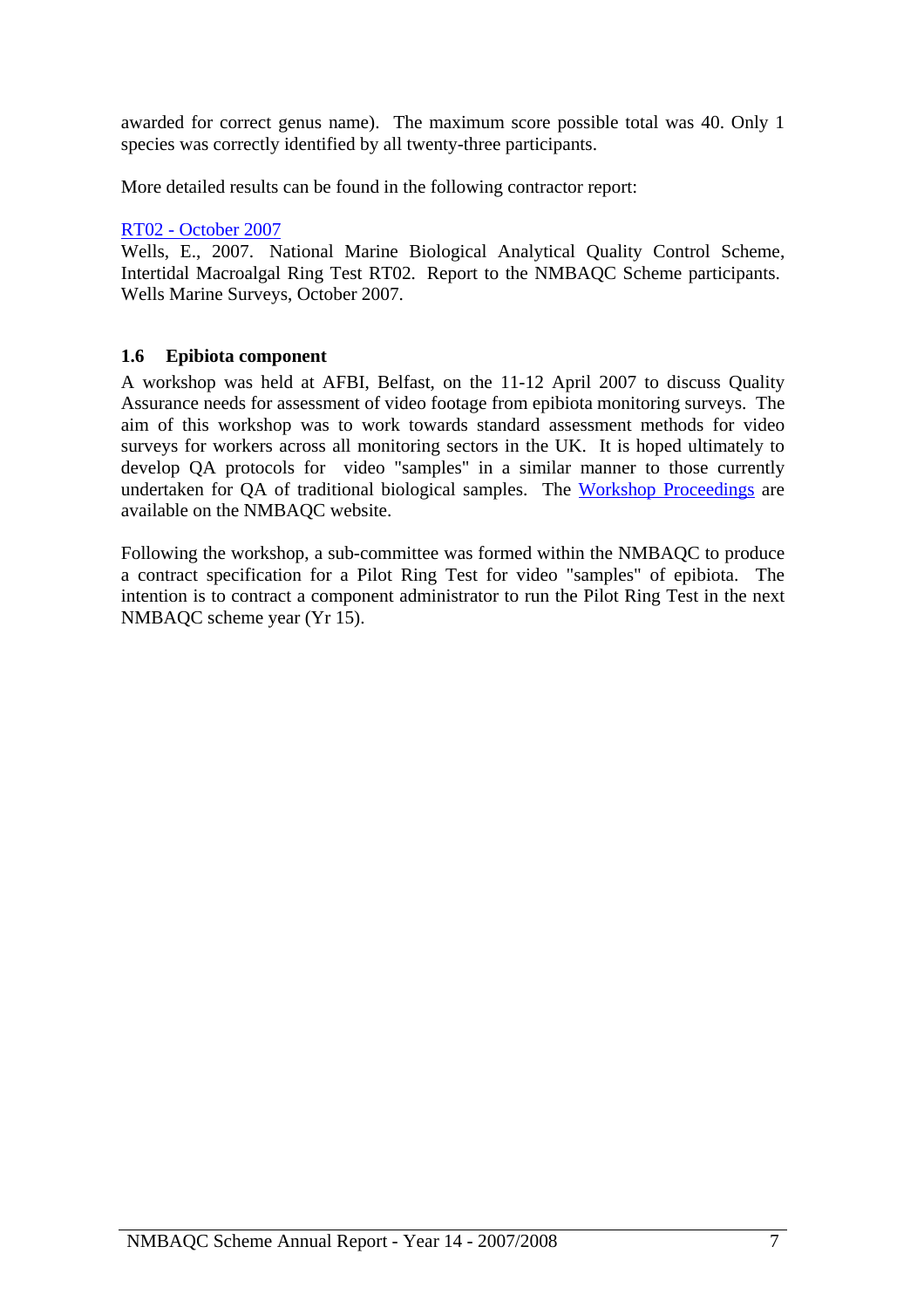| <b>Name</b>           | Organisation                                                      | <b>Position</b>                                       |  |
|-----------------------|-------------------------------------------------------------------|-------------------------------------------------------|--|
| Tim Mackie            | Environment & Heritage Service, NI                                | Chair                                                 |  |
| <b>Alison Miles</b>   | <b>Environment Agency</b>                                         | <b>Finance Manager</b>                                |  |
| Paolo Pizzolla        | <b>Joint Nature Conservation Committee</b>                        | Secretary                                             |  |
| Myles O'Reilly        | Scottish<br>Environment<br>Protection<br>Agency                   | <b>Invertebrate Contract Manager</b>                  |  |
| <b>Steve Coates</b>   | <b>Environment Agency</b>                                         | Fish Contract Manager                                 |  |
| Joe Silke             | Marine Institute, Ireland                                         | Phytoplankton Contract Manager                        |  |
| <b>Matt Service</b>   | Agri-Food and Biosciences Institute,<br>NI                        | <b>CMA</b> Representative                             |  |
| <b>Carol Milner</b>   | Scottish<br>Environment<br>Protection<br>Agency                   | <b>CMA</b> Representative                             |  |
| Keith Cooper          | Centre for Environment, Fisheries &<br><b>Aquaculture Science</b> | <b>CMA</b> Representative                             |  |
| <b>Mike Robertson</b> | <b>Fisheries</b><br>Research<br>Services,<br>Aberdeen             | <b>CMA</b> Representative                             |  |
| Lucie Oliver          | Countryside Council<br>for<br>Wales<br><b>Environment Agency</b>  | Joined from January 2008<br><b>CMA</b> Representative |  |
| Penny Coad            | Ecomaris Ltd.                                                     | Contractors representative                            |  |

# <span id="page-9-0"></span>**Appendix 1 - NMBAQC Co-ordinating Committee – Year 14 - 2007/2008**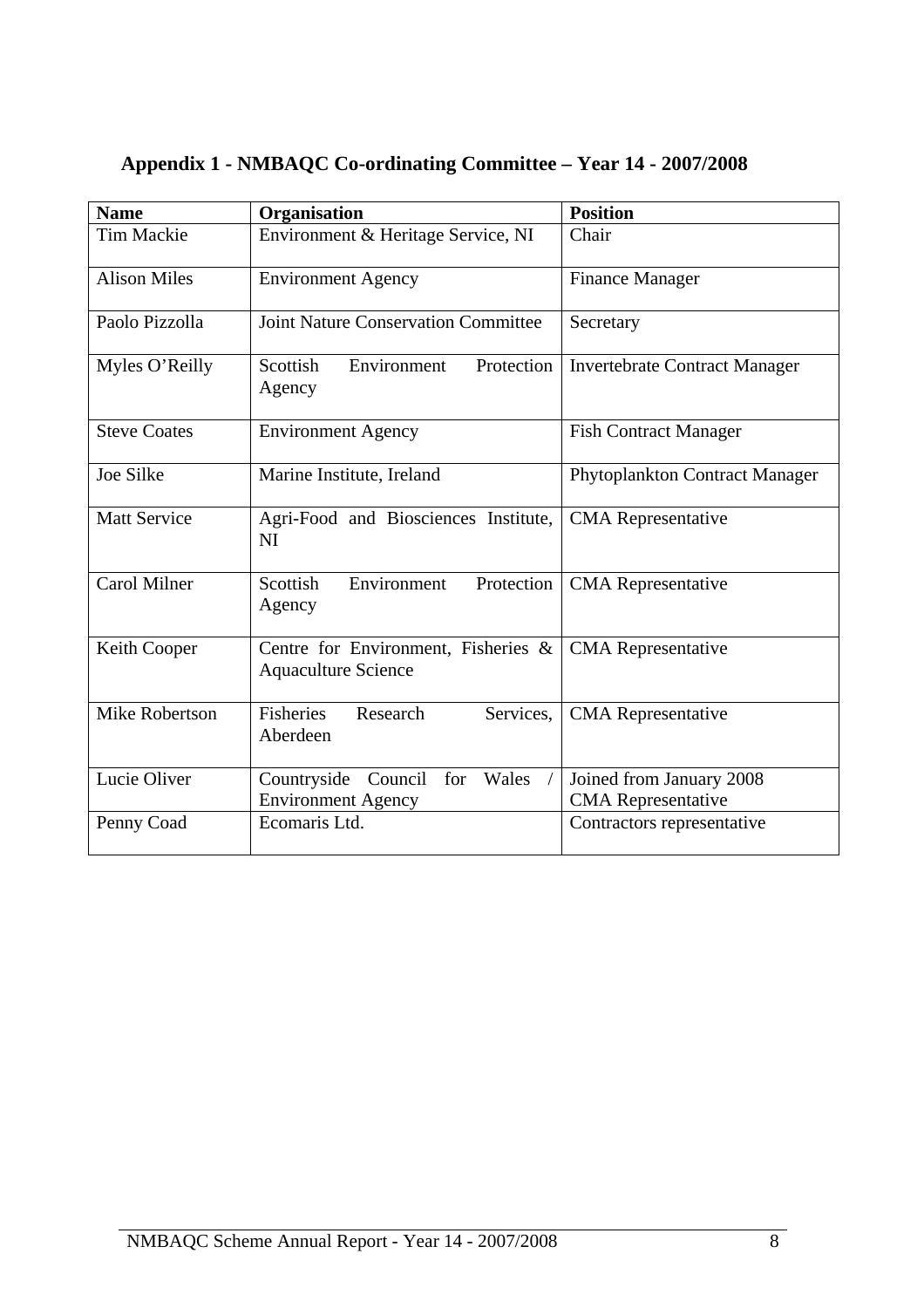| Organisation                                          | Invertebrate             | <b>Particle Size</b> | Fish | Phytoplankton | Macroalgae |
|-------------------------------------------------------|--------------------------|----------------------|------|---------------|------------|
| <b>Agri-Food and</b>                                  |                          |                      | ✓    |               |            |
| <b>Biosciences Institute</b>                          |                          |                      |      |               |            |
| <b>APEM Ltd.</b>                                      | ✓                        |                      | ✓    |               |            |
| <b>AstraZeneca</b>                                    | ✓                        |                      |      |               |            |
|                                                       | ✓                        |                      |      |               |            |
| <b>Biotikos</b>                                       | ✓                        |                      |      |               |            |
| <b>Centre for</b>                                     |                          | ✓                    | ✓    | ✓             | ✓          |
| Environment,                                          |                          |                      |      |               |            |
| <b>Fisheries &amp;</b>                                |                          |                      |      |               |            |
| <b>Aquaculture Science</b>                            | ✓                        | ✓                    |      |               |            |
| <b>CMACS Ltd.</b>                                     |                          |                      |      |               |            |
| <b>Countryside Council</b><br>for Wales               |                          |                      |      |               |            |
| <b>Department of Local</b>                            |                          |                      |      |               |            |
| Government and the                                    |                          |                      |      |               |            |
| <b>Environment</b> , Isle of                          |                          |                      |      |               |            |
| Man                                                   |                          |                      |      |               |            |
| <b>Ecomaris Ltd.</b>                                  | ✓                        |                      |      |               |            |
| EMU Ltd.                                              | ✓                        | ✓                    | ✓    |               | ✓          |
| <b>Environment Agency</b>                             | ✓                        | ✓                    | ✓    |               | ✓          |
| <b>Environment</b> and                                |                          | ✓                    | ✓    |               |            |
| <b>Heritage Service</b>                               |                          |                      |      |               |            |
| <b>Environmental</b>                                  |                          |                      |      | ✓             |            |
| Protection Agency,                                    |                          |                      |      |               |            |
| <b>Ireland</b>                                        |                          |                      |      |               |            |
| <b>Environmental</b>                                  |                          |                      |      |               |            |
| Services, Institute of                                |                          |                      |      |               |            |
| <b>Aquaculture</b>                                    |                          |                      |      |               |            |
| ERT (Scotland) Ltd.                                   | ✓                        | ✓                    | ✓    |               | ✓          |
| <b>Fish Vet Group</b>                                 | ✓                        |                      |      |               |            |
| <b>Fisheries Research</b>                             | ✓                        |                      |      |               |            |
| <b>Services</b>                                       |                          |                      |      |               |            |
| <b>Fugro Survey Ltd</b>                               | ✓                        |                      |      |               |            |
| <b>Gardline</b>                                       | ✓                        | ✓                    |      |               |            |
| <b>Environmental</b>                                  |                          |                      |      |               |            |
| Hebog                                                 | ✓                        |                      |      |               |            |
| <b>Environmental Ltd.</b>                             |                          |                      |      |               |            |
| <b>Institute of Estuarine</b><br>and Coastal Studies, | ✓                        | ✓                    | ✓    |               |            |
| <b>University of Hull</b>                             |                          |                      |      |               |            |
| Intecmar, Spain                                       |                          |                      |      | ✓             |            |
| <b>Jacobs</b>                                         | ✓                        |                      |      | ✓             |            |
| <b>Joint Nature</b>                                   | $\checkmark$ (Info only) |                      |      |               |            |
| <b>Conservation</b>                                   |                          |                      |      |               |            |
| Council                                               |                          |                      |      |               |            |
| <b>Marine Ecological</b>                              | ✓                        |                      |      |               |            |
| <b>Surveys Ltd</b>                                    |                          |                      |      |               |            |
| <b>Marine Farm</b>                                    | ✓                        |                      |      |               |            |
| <b>Services, Shetland</b>                             |                          |                      |      |               |            |
| <b>Seafood Quality</b>                                |                          |                      |      |               |            |
| Council (SSQC)                                        |                          |                      |      |               |            |
| <b>Marine Institute,</b>                              | $\checkmark$ (Info only) |                      |      | Contract      |            |
| <b>Ireland</b>                                        |                          |                      |      | administrator |            |
| <b>Natural England</b>                                | $\checkmark$ (Info only) |                      |      |               |            |

<span id="page-10-0"></span>**Appendix 2 - NMBAQC scheme participation for Year 14**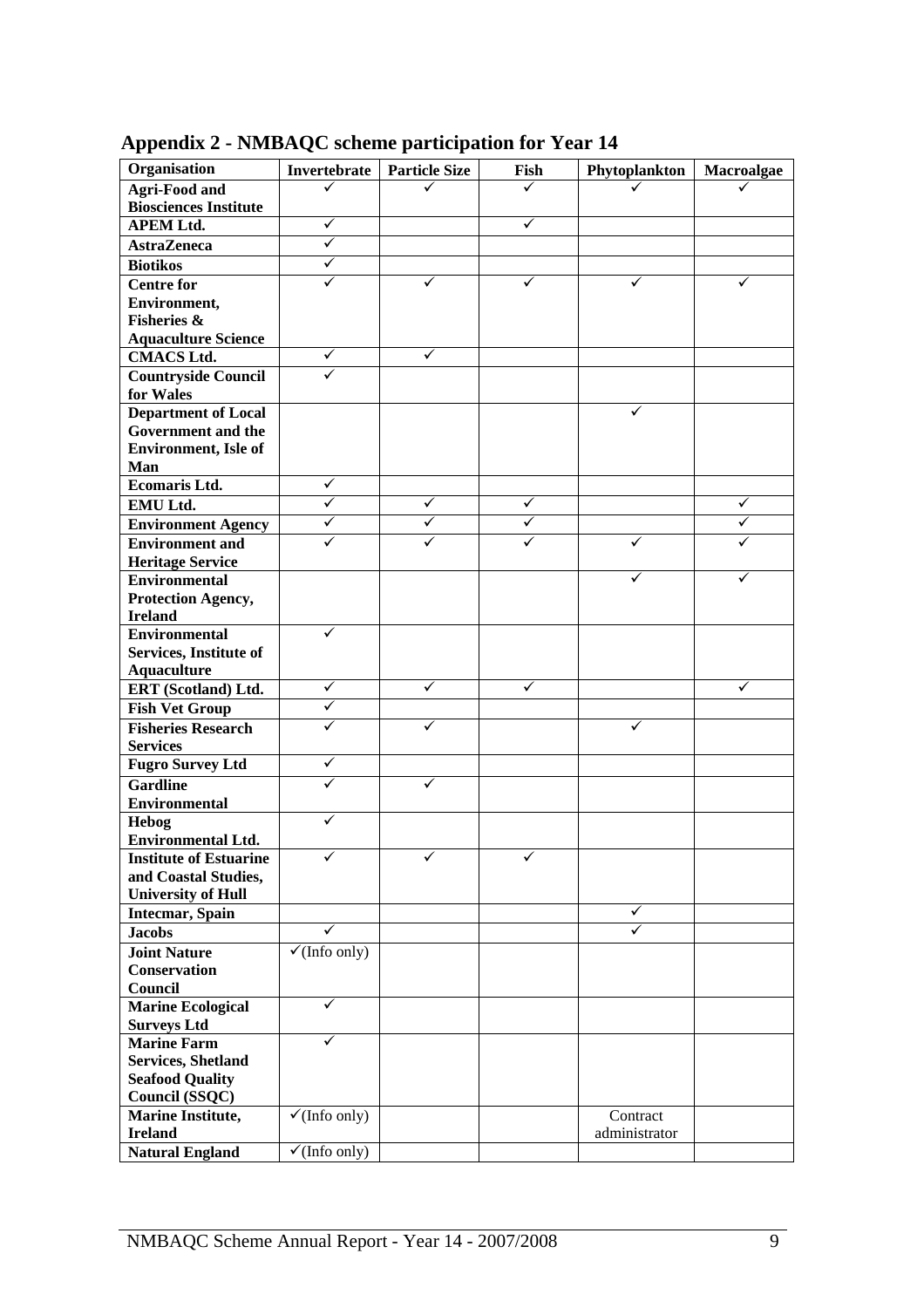| .<br>Organisation           | Invertebrate             | <b>Particle Size</b> | Fish          | Phytoplankton | <b>Macroalgae</b> |
|-----------------------------|--------------------------|----------------------|---------------|---------------|-------------------|
| <b>Scottish Association</b> |                          |                      |               |               |                   |
| for Marine Science          |                          |                      |               |               |                   |
| <b>Scottish</b>             |                          |                      |               |               |                   |
| <b>Environment</b>          |                          |                      |               |               |                   |
| <b>Protection Agency</b>    |                          |                      |               |               |                   |
| <b>Scottish Natural</b>     | $\checkmark$ (Info only) |                      |               |               |                   |
| Heritage                    |                          |                      |               |               |                   |
| Unicomarine                 | Contract                 | Contract             | Contract      |               |                   |
|                             | administrator            | administrator        | administrator |               |                   |
|                             |                          |                      |               |               |                   |
| <b>Wells Marine</b>         |                          |                      |               |               | Contract          |
|                             |                          |                      |               |               | administrator     |

**Appendix 2 continued - NMBAQC scheme participation for Year 14**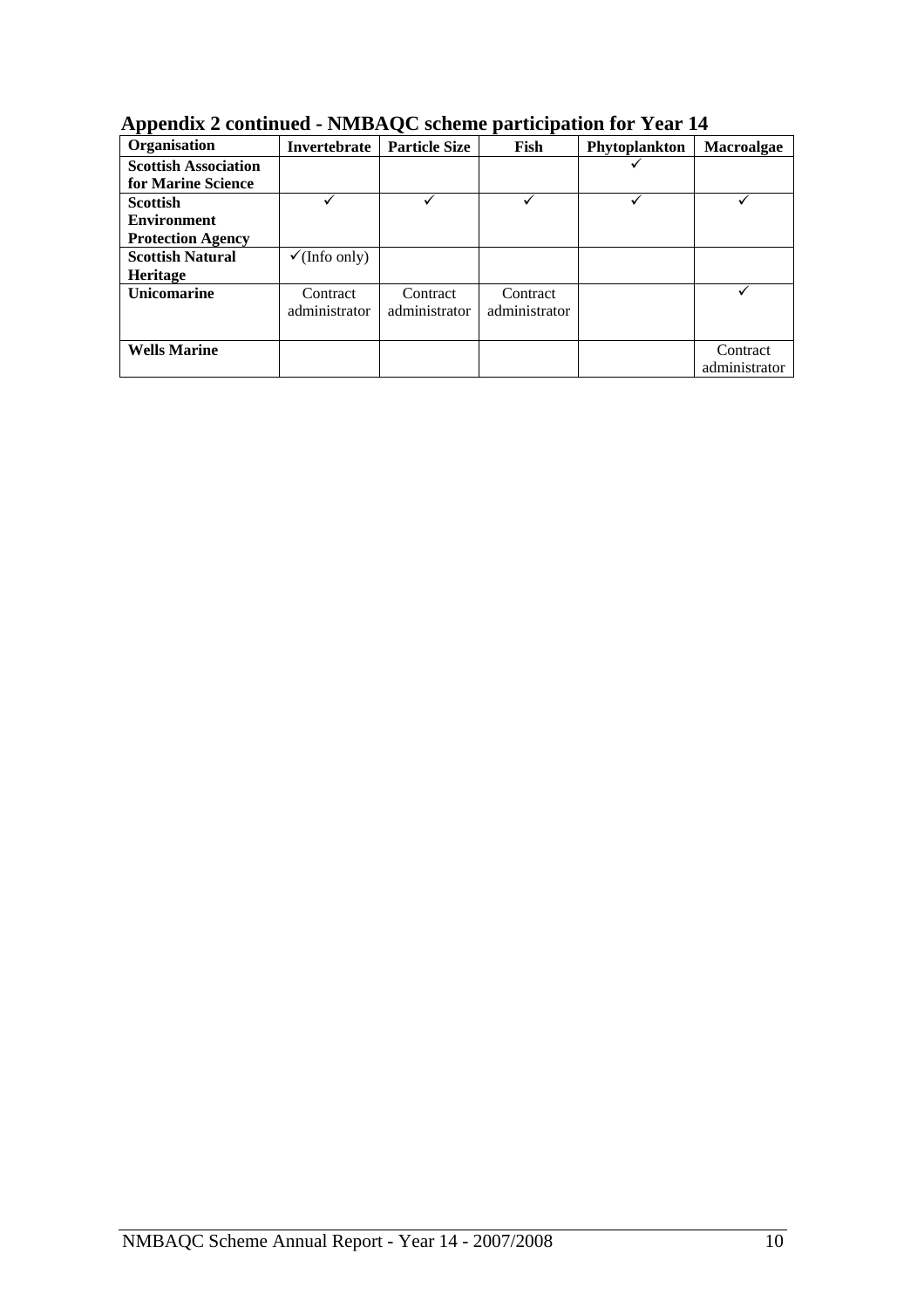<span id="page-12-0"></span>

| Day                                  | Session            | Discussion / Demonstration / Practical                                                                       | Aims                                                                                                                   | <b>Session Leader</b> |
|--------------------------------------|--------------------|--------------------------------------------------------------------------------------------------------------|------------------------------------------------------------------------------------------------------------------------|-----------------------|
| Monday<br>12 <sup>th</sup> Nov. 2007 | 1:00 <sub>pm</sub> | Arrival. Laboratory set-up.                                                                                  | Prepare laboratory equipment for practical sessions.                                                                   | David Hall            |
|                                      | 1:30 <sub>pm</sub> | Introduction. General information. Lab. rules (H&S                                                           | Welcome participants. Outline folder / timetable / daily                                                               | Martin Dyer &         |
|                                      |                    | issues). Q&A session.                                                                                        | structure. Give history of Unicomarine and facilities.                                                                 | David Hall            |
|                                      |                    |                                                                                                              | Present pub & food guide.                                                                                              |                       |
|                                      | 2:00 <sub>pm</sub> | Demonstration / Discussion - Sample Processing.                                                              | Requirements, SOP's and best practice for sample analysis.                                                             | David Hall            |
|                                      | 2:20 <sub>pm</sub> | Practical - Phyla recognition.                                                                               | Review starting position of knowledge.                                                                                 | David Hall            |
|                                      | pm                 | Demonstration - Porifera, Cnidaria, Platyhelminthes,<br>Nematoda, Nemertea, Priapulida, Sipuncula & Echiura. | Introduce the major features / terminology used for these<br>Phyla. Show major literature required for identification. | David Hall            |
|                                      | pm                 | Practical – Examination of reference material.                                                               | Obtain familiarity with the major identification features.                                                             | David Hall            |
|                                      |                    |                                                                                                              | Gain experience of identification.                                                                                     |                       |
| Tuesday<br>$13^{th}$ Nov. 2007       | 9:15am             | Demonstration - Annelida.                                                                                    | Introduce the major features / terminology used for this<br>Phylum. Show major literature required for identification. | David Hall            |
|                                      | pm                 | Practical – Examination of reference material.                                                               | Obtain familiarity with the major identification features.<br>Gain experience of identification.                       | David Hall            |
|                                      | 4:30pm             | Practical - test specimens.                                                                                  | Allow identification of unnamed material.                                                                              | David Hall            |
| Wednesday                            | 9:15am             | Demonstration - Mollusca.                                                                                    | Introduce the major features / terminology used for this                                                               | Tim Worsfold          |
| 14 <sup>th</sup> Nov. 2007           |                    |                                                                                                              | Phylum. Show major literature required for identification.                                                             |                       |
|                                      | pm                 | Practical – Examination of reference material.                                                               | Obtain familiarity with the major identification features.                                                             | Tim Worsfold          |
|                                      |                    |                                                                                                              | Gain experience of identification.                                                                                     |                       |
|                                      | 4:30 <sub>pm</sub> | Practical - test specimens.                                                                                  | Allow identification of unnamed material.                                                                              | Tim Worsfold          |
| Thursday<br>$15^{th}$ Nov. 2007      | 9:15am             | Demonstration - Crustacea.                                                                                   | Introduce the major features / terminology used for this<br>Phylum. Show major literature required for identification. | Chris Ashelby         |
|                                      | pm                 | Practical - Examination of reference material.                                                               | Obtain familiarity with the major identification features.                                                             | Chris Ashelby         |
|                                      |                    |                                                                                                              | Gain experience of identification.                                                                                     |                       |
|                                      | 4:30 <sub>pm</sub> | Practical - test specimens.                                                                                  | Allow identification of unnamed material.                                                                              | Chris Ashelby         |
| Friday<br>$16^{th}$ Nov. 2007        | 9:15am             | Demonstration - Echinodermata.                                                                               | Introduce the major features / terminology used for this<br>Phylum. Show major literature required for identification. | David Hall            |
|                                      | am                 | Practical – Examination of reference material.                                                               | Obtain familiarity with the major identification features.                                                             | David Hall            |
|                                      |                    |                                                                                                              | Gain experience of identification.                                                                                     |                       |
|                                      | pm                 | Discussion - Summary of week. Q&A session.                                                                   | Distribute / collect workshop feedback forms.                                                                          | David Hall            |
|                                      |                    | Departure.                                                                                                   |                                                                                                                        |                       |

Appendix 3 - BEQUALM/NMBAQC Scheme Taxonomic Workshop November 2007<br>BEQUALM / NMBAQC Scheme Taxonomic Workshop for Beginners 12<sup>th</sup>-16<sup>th</sup> November 2007 (Unicomarine Ltd., Letchworth Laboratory).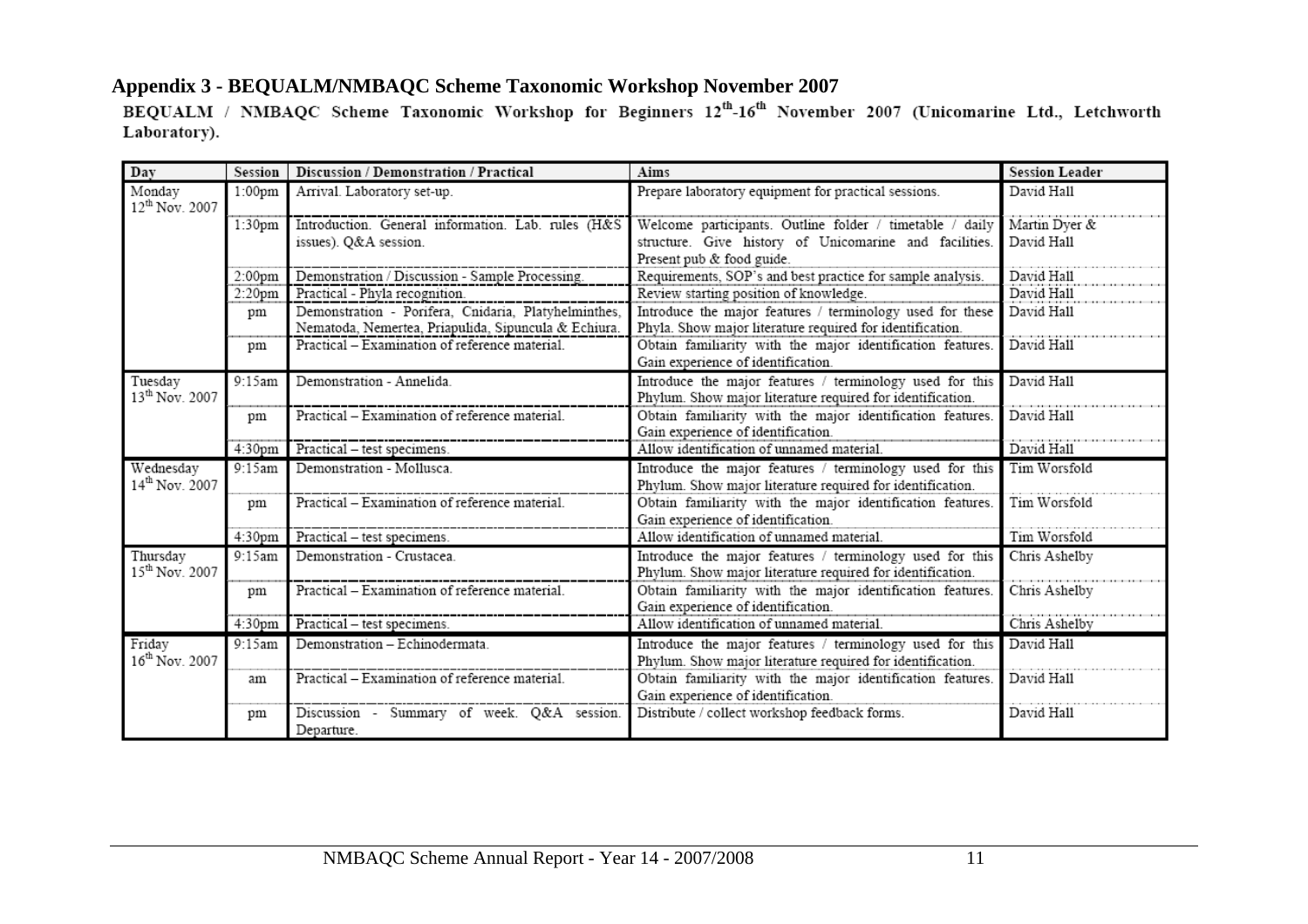# <span id="page-13-0"></span>**Appendix 4 - Submission and Flagging of CSEMP Invertebrate data.**

The grading and flagging process for CSEMP(NMMP) samples and data is described and discussed in the [Benthic Invertebrate Component Scheme Standards \(2010\)](http://www.nmbaqcs.org/scheme-components/invertebrates/reports/benthic-invertebrate-component-scheme-standards.aspx) on the NMBAQC website. CSEMP data is submitted on an annual basis by the relevant Competent Monitoring Authority (CMA) to the Merman database. The CMAs are also required to submit information indicating whether Analytical Quality Control has been successfully completed for their own NMMP sites. The relevant CSEMP data remains flagged until confirmation is received that audited samples have passed according to the NMBAQC criteria. Where samples fail to achieve acceptable standards it is mandatory for CMAs to undertake appropriate remedial action in order to achieve a "remedial action pass". Guidelines for undertaking remedial action and for amending CSEMP(NMMP)data following completion of analytical quality control are available in the Year 12 Annual Report. A flowchart summarising the Own Sample data amendment and submission process is shown below in Figure 1.

#### **Collection and analysis of CSEMP samples is very expensive. It is unacceptable if data subsequently remains flagged due to failure of labs to ensure that samples are processed properly or to complete remedial actions. CMA Laboratories must:**

- a. Ensure samples are not compromised
- b. Provide requested NMMP data sets to the NMBAQC Scheme
- c. Supply requested Own Samples and residues for audit
- d. Complete all required remedial action
- e. Complete post-audit data amendments
- f. Ensure the amended data is submitted to the Merman database
- g. Confirm completion of AQC to the Merman database

For Year 14 the CSEMP data matrices submitted and sample flagging for Own Sample audits are shown below in the Table1. Data is derived from the previous sampling year, 2006, except for Lab K which is ahead of schedule and has submitted 2007 data. Data was presented for 65 CSEMP sites Labs A, B, and B2 in the Scottish sector revised there monitoring strategies for CSEMP in 2006 in order to increase representativeness of the respective strata. Rather than five replicate grabs being collected at each site (as in 2005) the five grabs were dispersed over a named stratum (water body). For Labs A, and B these sites were spread at random and will then remain fixed for subsequent years (assuming each selected site has suitable sediment). For Lab B2 the locations of the five grabs in each water body will be re-randomised each year. Different modifications of the CSEMP sampling programmes by CMAs are likely over the coming years. These along with internal re-organisations within CMA labs, subcontracting analysis of samples to external labs can make the sample auditing and flagging process more complicated. It is evident that not all the relevant CSEMP data gathered by CMAs is presented to the scheme for audit. Moreover application of Pass status to a single lab that may have actually subcontracted analysis to one or more other labs who also participate in the scheme can be a little confusing. On the positive side it is good to see that in Year 14 most of the CSEMP labs are achieving Good or Excellent grades first time around and those that don't are ensuring remedial action is completed and a Remedial Action Pass is achieved.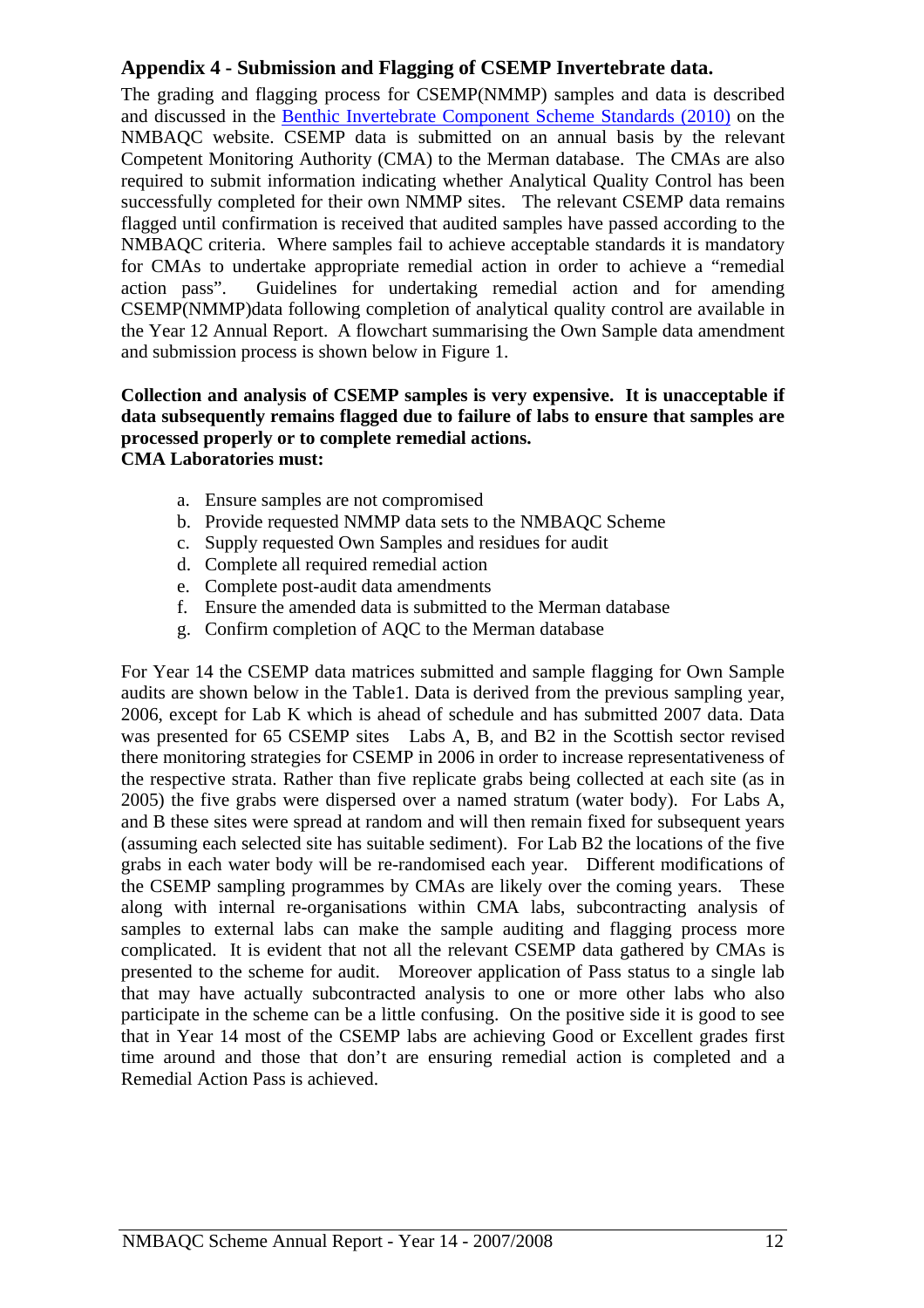#### **Figure 1 - Own Sample (OS) data amendment and submission for CSEMP Samples**

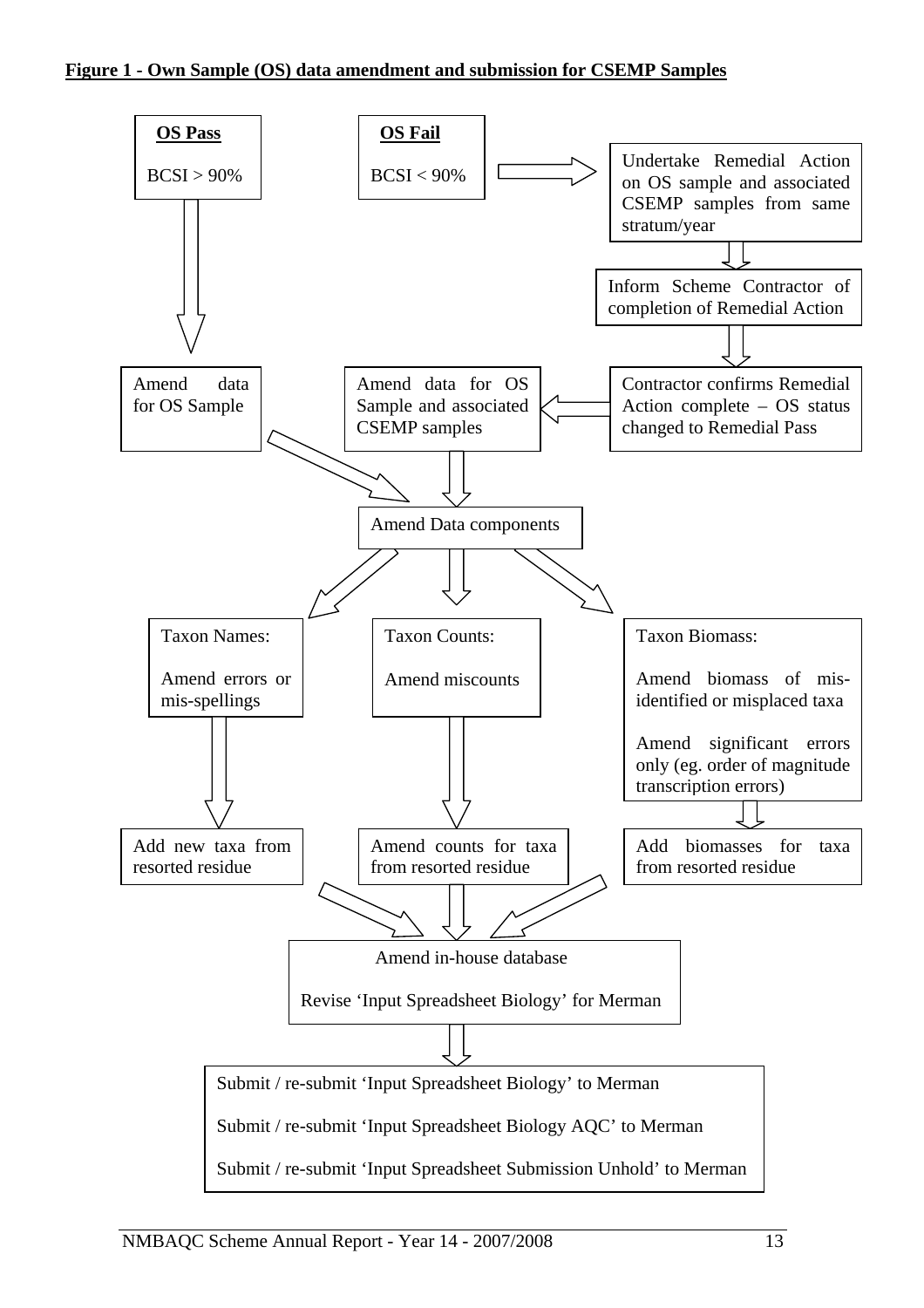| <b>TABLE 1. - CSEMP SAMPLE FLAGGING - YEAR 14</b> |                                                    |                                              |                          |                    |  |
|---------------------------------------------------|----------------------------------------------------|----------------------------------------------|--------------------------|--------------------|--|
| Lab                                               | <b>CSEMP Data Matrices</b><br><b>Submitted</b>     | <b>Own Samples Selected</b>                  | <b>Initial Grade</b>     | <b>Flag status</b> |  |
| A                                                 | 2006 CSEMP Firth of Clyde,                         | Firth of Clyde @ CMT 7, NW of                |                          |                    |  |
|                                                   | (Inner - Stratum A)                                | Cloch Point (OS35)                           | Good                     | PASS               |  |
|                                                   | 2006 CSEMP Firth of Clyde,<br>(Middle - Stratum B) |                                              |                          | <b>PASS</b>        |  |
|                                                   | 2006 CSEMP Firth of Clyde,                         | Firth of Clyde @ 10km E of                   |                          |                    |  |
|                                                   | (Outer - Stratum C)                                | Johnston's Point (OS36)                      | Fail - Poor              | PASS - RA          |  |
|                                                   |                                                    | Sound of Jura 11km W of                      |                          |                    |  |
|                                                   | 2006 CSEMP Sound of Jura                           | Glenacardoch Point (OS37)                    | Fail - Bad               | PASS - RA          |  |
|                                                   | 2006 CSEMP Cromarty Firth                          | Cromarty Firth Rep. E (OS37)                 | Excellent                | <b>PASS</b>        |  |
| B                                                 | 2006 CSEMP Firth of Forth                          | Stn. 49, Firth of Forth Outer (KH)<br>(OS36) | Fail - Poor              | PASS - RA          |  |
|                                                   |                                                    | Rep. C, Lower Forth Estuary (KC)             |                          |                    |  |
|                                                   | 2006 CSEMP Forth Estuary                           | (OS35)                                       | Good                     | <b>PASS</b>        |  |
|                                                   | 2006 CSEMP Fladen                                  | Fladen_FlaOpenSea_se02 (OS36)                | Excellent                | PASS               |  |
|                                                   |                                                    | MinchMalin_TheMinchSouth_se01                |                          |                    |  |
|                                                   | 2006 CSEMP Minches<br>2006 CSEMP Moray Firth       | (OS37)                                       | Excellent                | <b>PASS</b>        |  |
| B <sub>2</sub>                                    | (Intermediate)                                     |                                              |                          | <b>PASS</b>        |  |
|                                                   | 2006 CSEMP Moray Firth                             |                                              |                          |                    |  |
|                                                   | (offshore)                                         |                                              | Excellent                | <b>PASS</b>        |  |
|                                                   | 2006 CSEMP Forth/Tay Offshore                      | East Scotland Scurdieness se01               | Good                     | <b>PASS</b>        |  |
|                                                   | 2006 CSEMP Solway Offshore                         | $\sim$                                       |                          | <b>PASS</b>        |  |
|                                                   | 2006 CSEMP 210 Yarrow Slake                        |                                              |                          | PASS               |  |
|                                                   | 2006 CSEMP 220 Budle Bay                           | $\overline{\phantom{a}}$                     | $\sim$                   | <b>PASS</b>        |  |
|                                                   | 2006 CSEMP 225 Hebburn                             | $\overline{\phantom{a}}$                     |                          | <b>PASS</b>        |  |
|                                                   | 2006 CSEMP 235 Ferry Crossing                      | $\overline{\phantom{a}}$                     | $\overline{\phantom{a}}$ | <b>PASS</b>        |  |
| $\mathsf{C}$                                      | 2006 CSEMP 265 Alex. Bridge                        |                                              |                          | <b>PASS</b>        |  |
|                                                   | 2006 CSEMP 270 Off Seaham                          |                                              | $\overline{\phantom{a}}$ | <b>PASS</b>        |  |
|                                                   | 2006 CSEMP 275 Sandy Point                         | Rep.C (OS35)                                 | Good                     | <b>PASS</b>        |  |
|                                                   | 2006 CSEMP 305 Bamlett's Bight                     | $\overline{\phantom{a}}$                     |                          | <b>PASS</b>        |  |
|                                                   | 2006 CSEMP 315 No23 Buoy                           | Rep. $E (OS36)$                              | Good                     | <b>PASS</b>        |  |
|                                                   | 2006 CSEMP 325 Phillips Buoy                       | Rep. A (OS37)                                | Excellent                | PASS               |  |
|                                                   | 2006 CSEMP 755 Seacombe                            |                                              |                          |                    |  |
|                                                   | Ferry, Mersey                                      | Rep. A $(OS36)$                              | Excellent                | <b>PASS</b>        |  |
|                                                   | 2006 CSEMP 765 Ch. C1 Buoy                         | $\overline{\phantom{a}}$                     |                          | <b>PASS</b>        |  |
| C <sub>1</sub>                                    | 2006 CSEMP 766 u/s 11 mile<br>post, Ribble         | Rep. E (OS37)                                | Excellent                | <b>PASS</b>        |  |
|                                                   | 2006 CSEMP 767 North Bay,                          |                                              |                          |                    |  |
|                                                   | Morecambe Bay                                      | Rep. $D (OS35)$                              | Good                     | <b>PASS</b>        |  |
|                                                   | 2006 CSEMP 768 St. Bees                            |                                              | $\overline{\phantom{a}}$ | <b>PASS</b>        |  |
|                                                   | 2006 CSEMP 356 Inside Spurn                        | Rep. D (OS35)                                | Good                     | PASS               |  |
| $\mathbf D$                                       | 2006 CSEMP 357 Grimsby Roads                       | Rep. $B(OS36)$                               | Good                     | PASS               |  |
|                                                   | 2006 CSEMP 358 Sunk Island                         | Rep. C (OS37)                                | Excellent                | <b>PASS</b>        |  |
|                                                   |                                                    | Rep. $A(OS35)$                               | <b>Fail-Poor</b>         | <b>RA-PASS</b>     |  |
| $_{\rm F}$                                        | 2006 CSEMP 435 Woolwich                            | Rep. B (OS36)                                | Good                     | PASS               |  |
|                                                   | 2006 CSEMP 455 Mucking                             | Rep. C (OS37)                                | Good                     | PASS               |  |